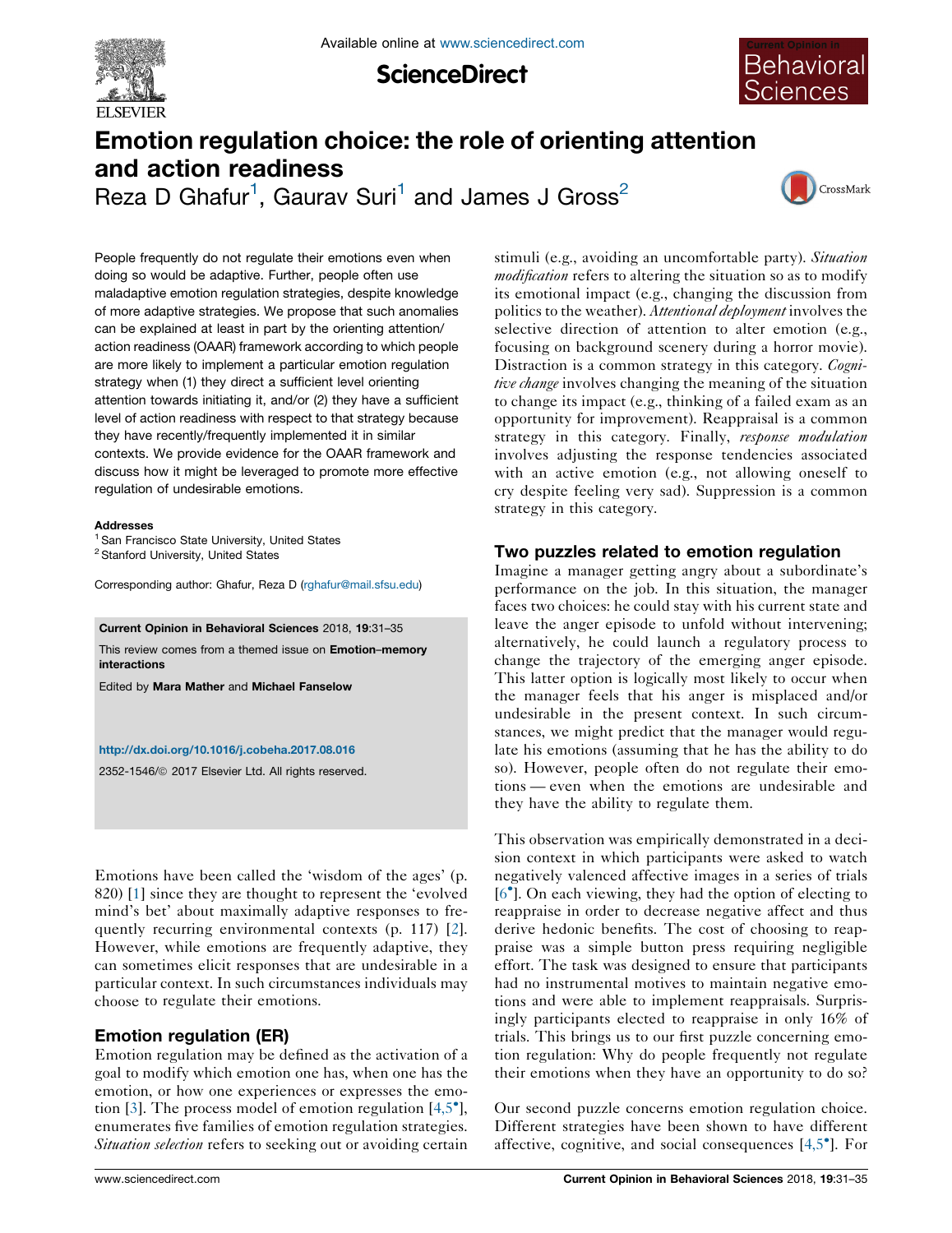example, increased use of suppression is associated with elevated negative affect [7 ,8 ], memory [impairment](#page-3-0) [\[9](#page-3-0)], and high social costs. Partners of suppressors report less comfort and ease with their interaction partner [\[10\]](#page-3-0). Importantly, the costs that have been associated with instructed suppression in the laboratory are also present when suppression is used spontaneously in everyday life [[11](#page-3-0)].

On the other hand, increased use of reappraisal is associated with decreased negative affect [[4,12,13\]](#page-3-0), decreased startle and autonomic responses [\[14,15\]](#page-3-0), few if any memory impairments, and social facilitation [5 [,16](#page-3-0)]. Importantly, comparable effects have been observed when research participants spontaneously use reappraisal, either in a negative-emotion eliciting situation in the lab [[17\]](#page-3-0), or in everyday life [8 [,11\]](#page-3-0).

Given such different consequences associated with different regulatory strategies, one might assume that people with experience would converge to use the right strategy in the right circumstance. However, this is frequently not the case. Individuals are known to persist with maladaptive emotion regulation strategies despite knowing that such strategies have undesirable conse-quences [18<sup>•</sup>[,19\]](#page-3-0). For example, people persist with behaviors such as tobacco use, alcohol use, poor dietary habits, and a sedentary life-style — that may be understood, at least in part, as unhealthy ways of (explicitly or implicitly) regulating negative emotional states even when they are aware of the possibility of using more adaptive regulatory strategies [4,5<sup>•</sup>[,20,21](#page-3-0)]. This brings us to our second puzzle: Why do people frequently not use adaptive emotion regulation strategies?

Both of these puzzles appear to be instances of agents not selecting emotion regulation behaviors that could maximize their value. We propose that both these puzzles may be ascribed to the influence of psychological variables that are not generally considered in the valuation calculus. Specifically, we shall focus on two variables, orienting attention, and action readiness.

# The role of orienting attention and action readiness in emotion regulation

The most prominent models of attentional control have described orienting attention as being crucially linked with perception and action  $[22]$  $[22]$ . Individuals are quicker to perform various top-down actions when their attention is oriented toward an object and its associated actions. Levels of attention have been shown to fluctuate [\[23,24\]](#page-4-0), and periods of high orienting attention are often replaced by periodsin which individuals 'zone out' and do not pay attention to important cues in their environments, and therefore do not respond to them [\[25–27](#page-4-0)].

Although the importance of orienting attention has been demonstrated in some domains (e.g., orienting visual attention has been shown to be an important determinant of simple choice [\[28,29\]](#page-4-0)), orienting attention has not been directly considered in the context of emotion regulation decision making. We propose that if sufficient orienting attention is not directed toward the valuation of a regulatory option, then the value of the end-state will remain under-represented and no action will be initiated with respect to it — even though action would have been initiated had the attention-enabled valuation taken place.

Action readiness (AR) refers to the ease with which a specific action may be initiated, given the state of the individual immediately prior to that action. When AR levels are high, actions are initiated more readily than if AR levels are low. Levels of readiness for an action may be increased through recent and frequent implementation of that action [[30\]](#page-4-0).

In the context of emotion regulation, the action readiness of implementing a particular regulation strategy will increase with the recency and frequency of deploying that strategy in response to similar emotional circumstances/stimuli (e.g., a specific stressful event).

The role of action readiness is highlighted by studies that have demonstrated that previously encountered stimuli (e.g., words, faces, objects) elicit increased accuracy and increased speed of response during retrieval compared to stimuli that have not been encountered before [[31](#page-4-0)]. Electrophysiological and fMRI findings suggest that such increased response efficiency may be driven by 'tuning' or 'sharpening' of the representation of the repeated stimulus [[32,33](#page-4-0)] resulting in increased response readiness.

Further evidence for the effect of increased response readiness on behavior can be seen in priming literature, where studies that use primes that either closely resemble a desired action [\[34](#page-4-0)], or that result in the activation of networks that will be involved in future actions [[35](#page-4-0)], demonstrate increased accuracy and initiation of behavioral responses. This can be seen as primes increasing action readiness, which in turn makes behavior more likely. Habits are another domain in which the high action readiness for certain actions can make engaging in the resulting behaviors both easy and near automatic [[36](#page-4-0)], and/or difficult to break [[37,38](#page-4-0)].

While such consequences of increased action readiness have been demonstrated in the cognitive domain (e.g., in the task-switching literature; [[39\]](#page-4-0)), they have not been analyzed for choices related to emotion regulation. However, an analysis of several real-world behavioral contexts suggest that action readiness may sometimes influence individuals to persist with inferior coping defaults even when proactive actions could have led to preferred outcomes [[40\]](#page-4-0). For example, individuals sometimes retain action readiness for eating and consume foods well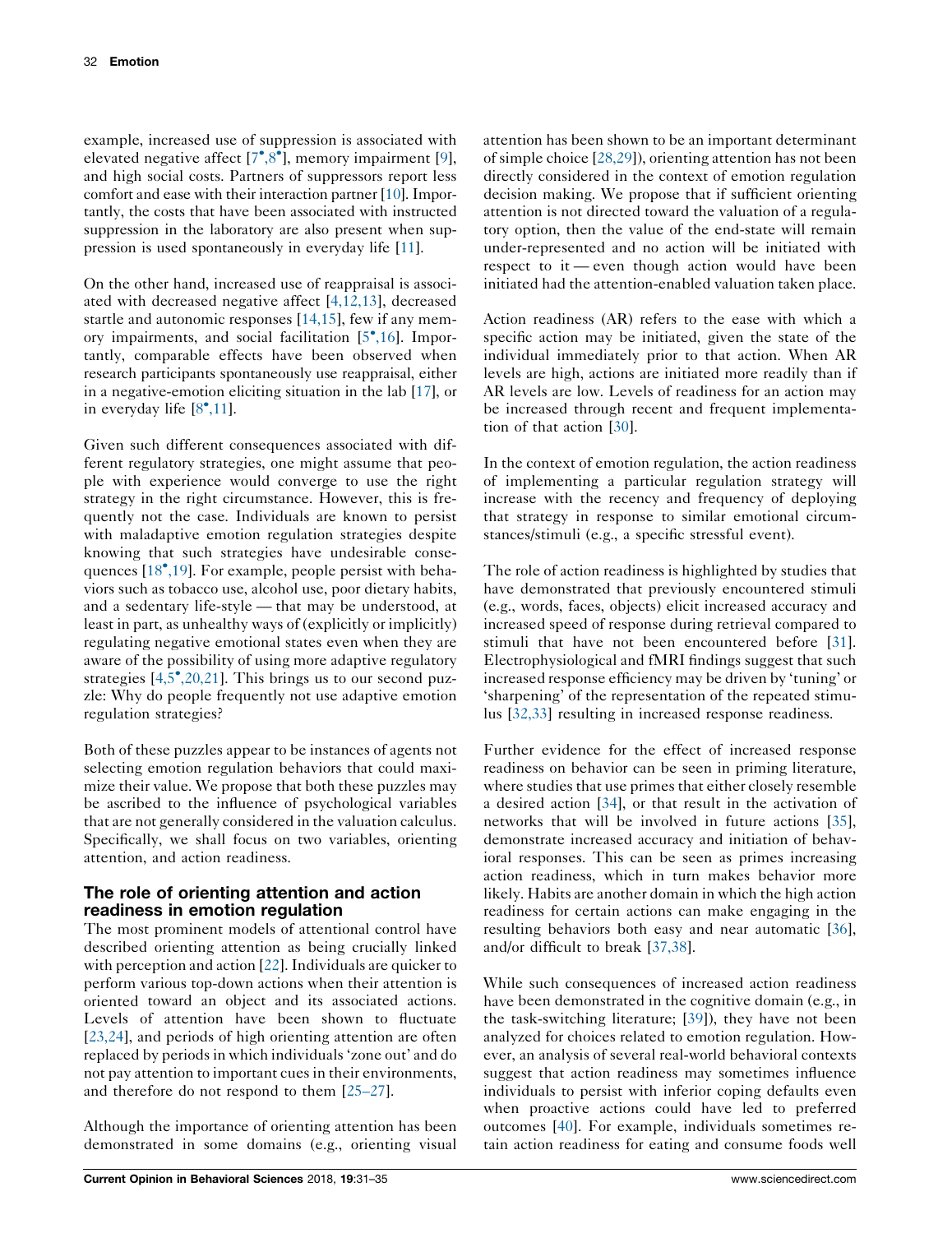past satiation [[41\]](#page-4-0). In these cases, individuals often recognize the negative valuation of their default behavior (e.g., overeating), yet they continue in this behavior because of the high response readiness of their default behavior.

# The orienting attention/action readiness (OAAR) framework

These constructs might help address the two puzzles described above. Perhaps people fail to regulate their emotions (puzzle 1) or engage in non-optimal emotion regulation strategies (puzzle 2) because (1) they direct insufficient orienting attention to the potential benefits of emotion regulation and/or the most adaptive emotion regulation strategy, or (2) they do not have sufficient levels of action readiness with respect to identifying opportunities to regulate and/or launching the most adaptive emotion regulation strategy in a given situation, or (3) both.

The orienting attention/action readiness (OAAR) framework considers orienting attention and action readiness, and specifies how they might work together to shape decisions related to emotion regulation. As discussed above, increasing orienting attention with respect to the outcomes associated with an action increases the likelihood of the performance of that action (main effect). Similarly, increasing action readiness with respect to an emotion regulation response increases the likelihood of its performance (main effect). Further, the OAAR framework proposes that there are also interactive effects of action readiness and orienting attention that shape the

Figure 1

probability of an action such as affect regulation being performed.

Consider the hypothetical space (suggested by prior literature and the OAAR framework) depicted in Figure 1. An identical level of orienting attention (e.g., for the points A and B) may have different effects depending on the level of action readiness. At low levels of action readiness (e.g., at A), the orienting attention may be extremely impactful, but less so at higher levels of action readiness (e.g., at B). Similarly, identical levels of action readiness may have differential effects based on the level of orienting attention (e.g., for points C and D).

## Leveraging the OAAR framework to improve emotion regulation

If poor regulatory decisions are caused by insufficient levels of orienting attention and/or action readiness, then it is important to consider avenues that increase these levels in a simple and scalable fashion.

For example, to increase levels of orienting attention, participants could receive a unique and salient sound (occurring with pre-determined frequency) on their mobile-device. This sound could — via prior training — act as a cue to launch adaptive emotion regulation at the next opportunity. It could be delivered based on temporal patterns of recurring emotions tailored to that individual. Similarly, to increase levels of action readiness, participants could receive in-lab practice in regulating idiographic emotion triggers using adaptive forms of



The probability of initiating emotion regulation is a function of orienting attention and action readiness (points A–D are defined in the text).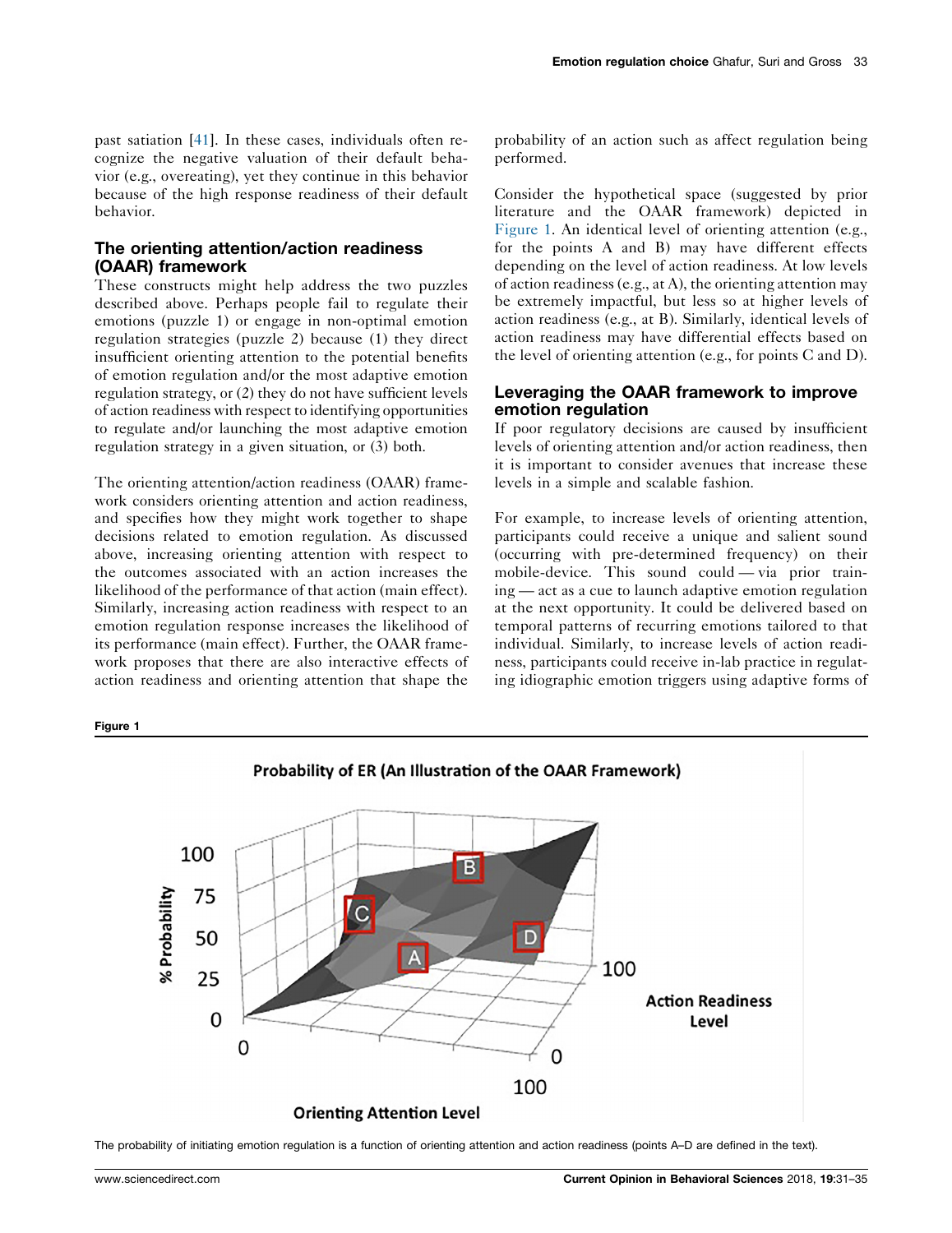<span id="page-3-0"></span>emotion regulation. This initial practice would increase participants' readiness to proactively implement these practiced regulatory strategies.

Sequencing interventions involving orienting attention and action readiness could enable an optimal leverage of the interactive effects of these two variables. For example, evidence suggests[6 ,20] that people often do not use helpful emotion regulation strategies in contexts in which it would be useful to do so. Thus, early on in an intervention, levels of AR may be low. At these times, increasing orienting attention (e.g., via a phone sound) may be extremely impactful. Later in the potential intervention, it may be more productive to focus on action readiness for example, via implementation intentions [[42\]](#page-4-0). While we have specifically focused on emotion regulation, the principles of the OAAR framework can be applied to other domains as well. For example, in the early stages of skill learning, orienting attention is paramount and required throughout the learning process, while as one continues to gain competence — or increases their action readiness — the function of orienting attention may shift toward being an initiator of behavior.

We believe that understanding the influence of orienting attention and action readiness in emotion regulation will lead to more adaptive regulatory choices, which in turn could spawn a virtuous cycle. Episodes of successful emotion regulation — enabled by manipulating these two variables — could increase individuals' self-efficacy regarding their ER capabilities. This may in turn lead to a greater degree of motivation, [[43,44](#page-4-0)], in both personally leveraging the OAAR framework and in pursuing more adaptive forms of emotion regulation. This in-turn could decrease individuals' relying on less adaptive and unhealthy forms of emotion regulation.

# Conflict of interest statement

Nothing declared.

## References and recommended reading

Papers of particular interest, published within the period of review, have been highlighted as:

- of special interest
- Lazarus RS: Progress on a cognitive-motivational-relational theory of emotion. Am Psychol 1991, 46:819-834 [http://dx.doi.](http://dx.doi.org/10.1037/0003-066X.46.8.819) [org/10.1037/0003-066X.46.8.819.](http://dx.doi.org/10.1037/0003-066X.46.8.819)
- 2. Tooby J, Cosmides L: The evolutionary psychology of the emotions and their relationship to internal regulatory variables. Handb Emot 2008 <http://dx.doi.org/10.2307/2076468>.
- 3. Gross JJ, Sheppes G, Urry HL: Emotion generation and emotion regulation: a distinction we should make (carefully). Cogn Emot 2011, 25:765-781 [http://dx.doi.org/10.1080/](http://dx.doi.org/10.1080/02699931.2011.555753) [02699931.2011.555753.](http://dx.doi.org/10.1080/02699931.2011.555753)
- 4. Gross JJ: The emerging field of emotion regulation: an integrative review. Rev Gen Psychol 1998, 2:271-299 [http://dx.](http://dx.doi.org/10.1037/1089-2680.2.3.271) [doi.org/10.1037/1089-2680.2.3.271.](http://dx.doi.org/10.1037/1089-2680.2.3.271)
- 5. Gross JJ: Emotion regulation: current status and future
- $\bullet$ prospects. Psychol Inq 2015, 26:1-26 [http://dx.doi.org/10.1080/](http://dx.doi.org/10.1080/1047840X.2014.940781) [1047840X.2014.940781.](http://dx.doi.org/10.1080/1047840X.2014.940781)

This article provides a current and comprehensive examination of the field of emotion regulation (ER). The benefits and consequences of different ER strategies are discussed, along with introducing three different ER stages and incorporating them into the process model of ER.

- 6. Suri G, Whittaker K, Gross JJ: Launching reappraisal: it's less common than you might think. Emotion 2015, 15:73-77 [http://](http://dx.doi.org/10.1037/emo0000011)
- $\bullet$ [dx.doi.org/10.1037/emo0000011.](http://dx.doi.org/10.1037/emo0000011)

Authors found that participants implemented proactive reappraisals, an emotion regulation strategy, at a startlingly low rate (16%), even when presented with other strategies. Further, they found that this rate could be significantly increased when one removed default options.

- 7. Suri G, Gross JJ: The role of attention in motivated behavior. J
- $\bullet$ Exp Psychol Gen 2015, 144:864-872 [http://dx.doi.org/10.1037/](http://dx.doi.org/10.1037/xge0000088) [xge0000088.](http://dx.doi.org/10.1037/xge0000088)

Authors hypothesized that failures to act in accordance with value based decision making, were, in part, due to insufficient levels of orienting attention. They conducted three studies demonstrating how simple attention catching cues could bring subjects performance more in line with expectations.

- 8. Brockman R, Ciarrochi J, Parker P, Kashdan T: Emotion
- $\bullet$ regulation strategies in daily life: mindfulness, cognitive reappraisal and emotion suppression. Cogn Behav Ther 2017, 46:91-113 [http://dx.doi.org/10.1080/16506073.2016.1218926.](http://dx.doi.org/10.1080/16506073.2016.1218926)

In a real life context, this article demonstrates how various emotion regulation strategies have different effects on both positive and negative affect. The authors also discuss how contextual factors can moderate these effects.

- Richards JM, Gross JJ: Emotion regulation and memory: the cognitive costs of keeping one's cool. J Pers Soc Psychol 2000, 79:410-424 <http://dx.doi.org/10.1037/0022-3514.79.3.410>.
- 10. Butler EA, Egloff B, Wlhelm FH, Smith NC, Erickson EA, Gross JJ: The social consequences of expressive suppression. Emotion 2003, 3:48-67 [http://dx.doi.org/10.1037/1528-3542.3.1.48.](http://dx.doi.org/10.1037/1528-3542.3.1.48)
- 11. Gross JJ, John OP: Individual differences in two emotion regulation processes: implications for affect, relationships, and well-being. J Pers Soc Psychol 2003, 85:348-362 [http://dx.](http://dx.doi.org/10.1037/0022-3514.85.2.348) [doi.org/10.1037/0022-3514.85.2.348.](http://dx.doi.org/10.1037/0022-3514.85.2.348)
- 12. Dandoy AC, Goldstein AG: The use of cognitive [appraisal](http://refhub.elsevier.com/S2352-1546(17)30072-4/sbref0280) to reduce stress reactions: a [replication](http://refhub.elsevier.com/S2352-1546(17)30072-4/sbref0280). J Soc Behav Pers 1990, 5[:275-285.](http://refhub.elsevier.com/S2352-1546(17)30072-4/sbref0280)
- 13. Denny BT, Inhoff MC, Zerubavel N, Davachi L, Ochsner KN: Getting over it: long-lasting effects of emotion regulation on amygdala response. Psychol Sci 2015, 26:1377-1388 [http://dx.](http://dx.doi.org/10.1177/0956797615578863) [doi.org/10.1177/0956797615578863](http://dx.doi.org/10.1177/0956797615578863).
- 14. Dillon DG, LaBar KS: Startle modulation during conscious emotion regulation is arousal-dependent. Behav Neurosci 2005, 119:1118-1124 [http://dx.doi.org/10.1037/0735-](http://dx.doi.org/10.1037/0735-7044.119.4.1118) [7044.119.4.1118](http://dx.doi.org/10.1037/0735-7044.119.4.1118).
- 15. Stemmler G: Selective activation of traits: boundary conditions for the activation of anger. Pers Individ Dif 1997, 22:213-233 [http://dx.doi.org/10.1016/S0191-8869\(96\)00189-4](http://dx.doi.org/10.1016/S0191-8869(96)00189-4).
- 16. Nowlan JS, Wuthrich VM, Rapee RM: Positive reappraisal in older adults: a systematic literature review. Aging Ment Health 2015, 19:475-484 [http://dx.doi.org/10.1080/](http://dx.doi.org/10.1080/13607863.2014.954528) [13607863.2014.954528](http://dx.doi.org/10.1080/13607863.2014.954528).
- 17. Egloff B, Schmukle SC, Burns LR, Schwerdtfeger A: Spontaneous emotion regulation during evaluated speaking tasks: associations with negative affect, anxiety expression, memory, and physiological responding. Emotion 2006, 6:356- 366 <http://dx.doi.org/10.1037/1528-3542.6.3.356>.
- 18. Millgram Y, Joormann J, Huppert JD, Tamir M: Sad as a matter  $\bullet$ of choice? Emotion-regulation goals in depression. Psychol Sci 2015, 26:1216-1228 [http://dx.doi.org/10.1177/](http://dx.doi.org/10.1177/0956797615583295) [0956797615583295.](http://dx.doi.org/10.1177/0956797615583295)

Here the authors demonstrate that, while clinically depressed participants could effectively use emotion regulation (ER) strategies, they tended to do so in a manner that maintained or increased their negative emotions. This pattern was demonstrated across several ER strategies.